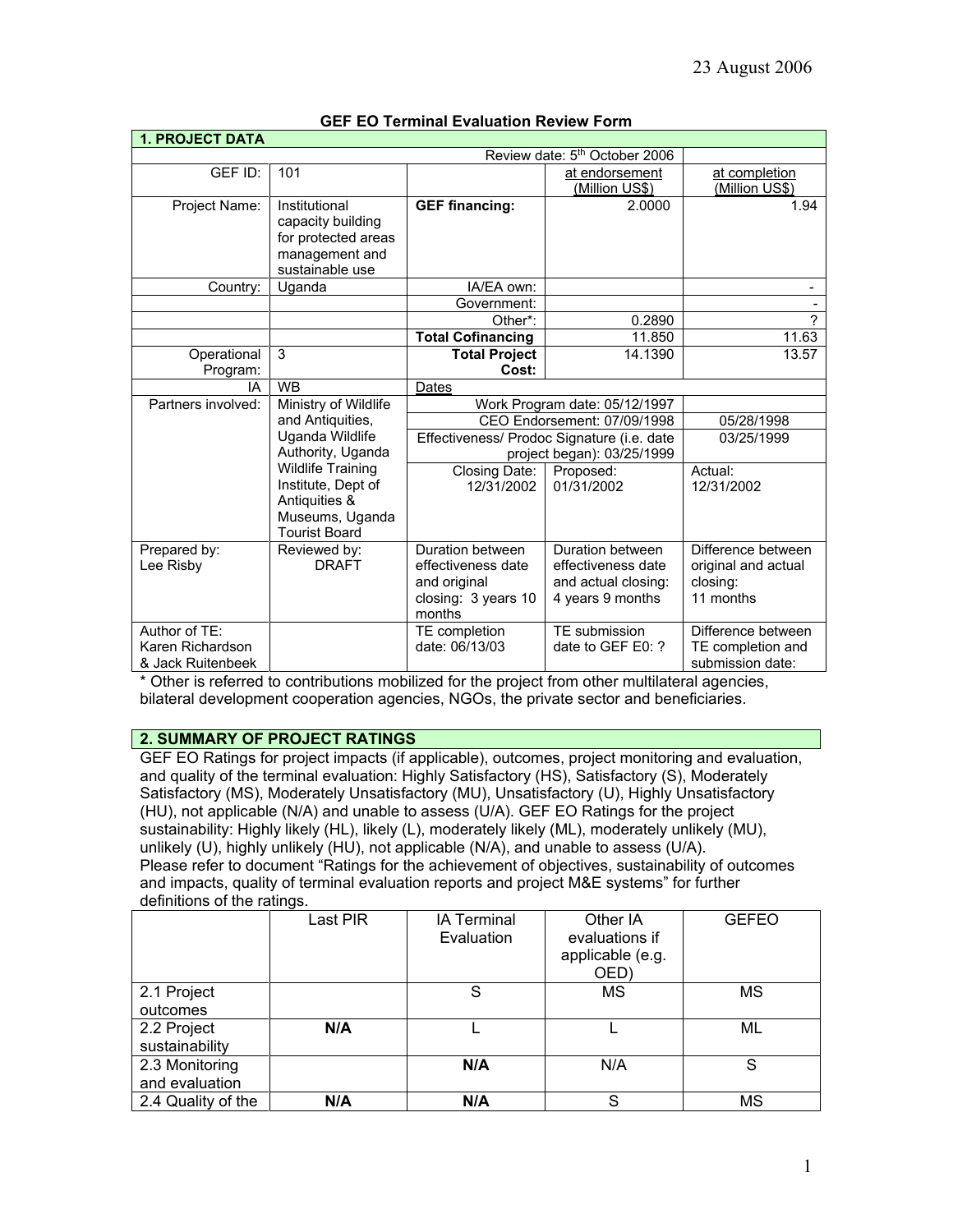| AY2.<br>.<br>.<br>.<br>- - |  |  |
|----------------------------|--|--|
|                            |  |  |

**Should this terminal evaluation report be considered a good practice? Why?** No The ICR is satisfactory. However, the ICR could have been improved by providing information on: UWA's ability to contract for concessions in a transparent manner; the extent to which vacancies in IAs hindered achievement of project objectives; and the extent to which training activities envisioned in the SAR were realized.

In addition, a second ICR was prepared for this project, covering only the GEF portion. However, because the text of this second ICR is identical to this one--including all tables--it is inaccurate, as it attributes all project achievement to the GEF grant, which provided just 14% of the IDA/GEF contribution. The preparation of two identical ICRs for a single GEF-IBRD-IDA blend project was inefficient and contrary to the goal of mainstreaming GEF-funded activities. It would have been more appropriate to the simplification of Bank processes to issue a single ICR. Also, the sector classification should be public sector management.

## **3.1 Project Objectives**

### • **What are the Global Environmental Objectives?**

To establish effective institutional capacity within the wildlife and tourism sectors for strategic planning, program development and implementation, and to promote long-term sustainability; (ii) to secure the vital natural resource base, particularly the PA estate and wildlife resources, during the period that institutional capacity was being strengthened.

Major components: (A) Strengthening organizational structure, management systems and operational capacity of Uganda Wildlife Authority (UWA), and managerial and technical capacity of UWA staff at Headquarters and Field Levels. (B) Strengthening institutional capacity of other selected conservationrelated institutions, complementing the role of UWA, (C) Strengthening the National Commission for Antiquities and Museums (expected successor to existing Department of Museums and Antiquities); (D) Strengthening Ministry of Tourism, Trade, and Industry (MTTI) and Uganda Tourism Board, to promote development of a broad-based, competitive, well-regulated and sustainable tourism industry; (E) Strengthening capacity for human resources development within the tourism sector, through a "Train-the-Trainer" program benefiting both public (Hotel Tourism and Training Institute) and private sector training institutions.

#### **Any changes during implementation?** No

• **What are the Development Objectives?** Same as above

# **Any changes during implementation?** No

#### **3.2 Outcomes and Impacts**

### • **What were the major project outcomes and impacts as described in the TE?**

(1) Strengthening UWA: An organizational structure was developed and fully staffed; contract to retain an Executive Director was implemented; UWA Strategic Plan (but not a business plan) was developed; management of human resources was strengthened substantially; TORs for the UWA Board were adopted; a financial management system was developed and implemented that tightens handling of revenue; UWA's field operations were strengthened by the acquisition of equipment including computers and communications gear; considerable decision-making was devolved to local areas, and policies developed for local revenue sharing and participation in PAs; monitoring of PAs has been strengthened, and poaching and encroachment have been reduced, although they remain problematic;

(2) Strengthening institutional capacity of other selected conservation-related institutions: The Wildlife Department (WD) of MTTI implemented a Protected Area System Plan to strengthen protection of PAs, ratified 2 international wildlife conventions, and participated in international meetings on this subject. WD operations were also enhanced by the acquisition of office and communications equipment. The Uganda Wildlife Education Centre established a new business plan, built new educational facilities, established new wildlife exhibits, and expanded educational linkages with local schools. The Uganda Wildlife Training Institute completed a feasibility study, but the agency's institutional status and role remain uncertain, as does the demand for its services.

(3) Strengthening the Department of Antiquities and Museums (DAM): recruitment of an Executive Director and establishment of an advisory Board were authorized, a number of students were trained, and operational equipment purchased; also within this sub-component, the government approved establishment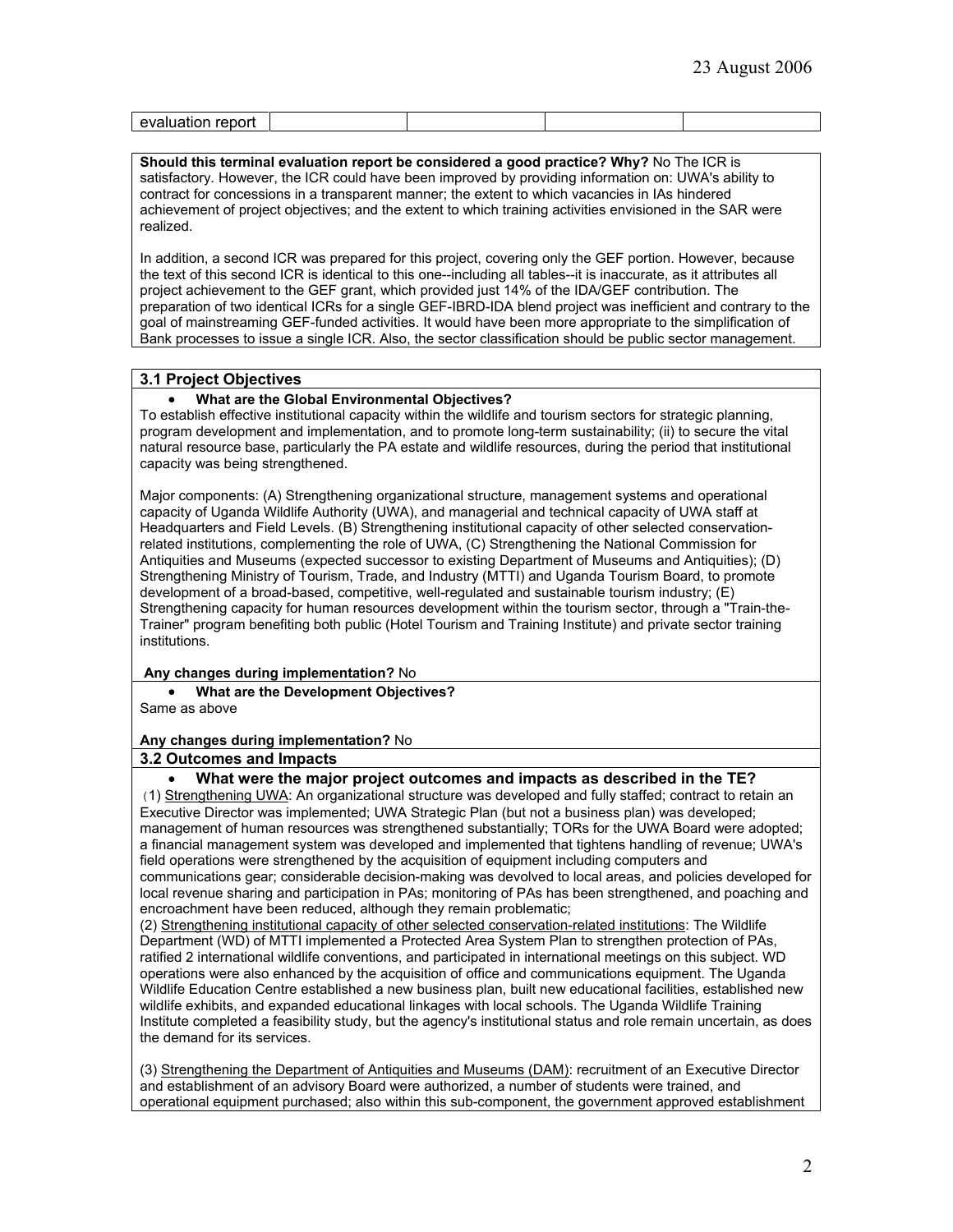of a Ministry of Monuments and Museums.

(4) Strengthening MTTI and Uganda Tourism Board: Complementing EU assistance to the tourism sector, several activities were undertaken by this agency, including: development of a comprehensive tourism strategy; tourism statistical database; and sector manpower needs assessment.

(5) Strengthening capacity for human resources development (training) within the tourism sector: a train-thetrainer program involving 103 individuals in the hospitality industry was carried out; physical improvements were made and additional equipment provided to the hotel and tourism training institute; curriculum development for further training was initiated.

**Most significant outcome:** Institutional capacity of UWA was strengthened considerably

- Management of human resources in UWA has improved significantly, with improved effects on morale
- The project contributed substantially to improvements in agency governance, integrity, and honesty in contracting

#### **Significant shortcomings:**

- UWA's ability to contract for concessions in a transparent manner was hindered by political interference
- Recommendations to reduce UWA's headquarters operating costs from 50% of the total budget to 30% were not implemented
- Less progress was made than was envisioned in transforming IAs into more autonomous, selfsupporting agencies
- Recommendations to terminate or modify some concessions were not implemented, which undermined UWA's revenue generation potential
- WD ability to carry out international statutory obligations was hampered by lack of adequate staffing
- Vacancies in key MTTI positions resulted in less participation than expected in capacity building and training

Provision of counterpart funding was delayed, which hindered achievement of some components; by project close, however, 86% of the appraisal amount had been provided

#### **4. GEF EO ASSESSMENT**

## **4.1 Outcomes Overall 13 / 3 = 4.3**

**A** Relevance **Rational Ration Community Community Rational Ration Ration Ration** 

• **In retrospect, were the project's outcomes consistent with the focal areas/operational program strategies? Explain**

The project was consistent with GEF capacity building priorities in the biodiversity focal area to strengthen PA systems management, improve policy environment and private sector involvement (e.g., through concessions)

#### **B Effectiveness Rating: MS**

• **Are the project outcomes as described in the TE commensurable with the expected outcomes (as described in the project document) and the problems the project was intended to address (i.e. original or modified project objectives)?** 

The project was relatively innovative in that it was originally intended to be one project, but the Bank recognized that Uganda government partners had critically low capacity to implement PAMSU through one project. Therefore, a separate institutional capacity project was designed and the project effectively split into two parts. The project was relatively effective particularly in relation to the component 1 - devoted to strengthening Uganda Wildlife Authority (see 3 above). There were some shortcomings relating to long term financial sustainability of Uganda Wildlife Authority and parts of the PA estate which the project was not able to fully resolve, and also reduce operating costs for that reason the project is rated marginally satisfactory. Although the follow on project – PAMSU is continuing to address these issues.

# **C Efficiency (cost-effectiveness) Rating: MS**

• **Include an assessment of outcomes and impacts in relation to inputs, costs, and implementation times based on the following questions: Was the project cost – effective? How does the cost-time Vs. outcomes compare to other similar**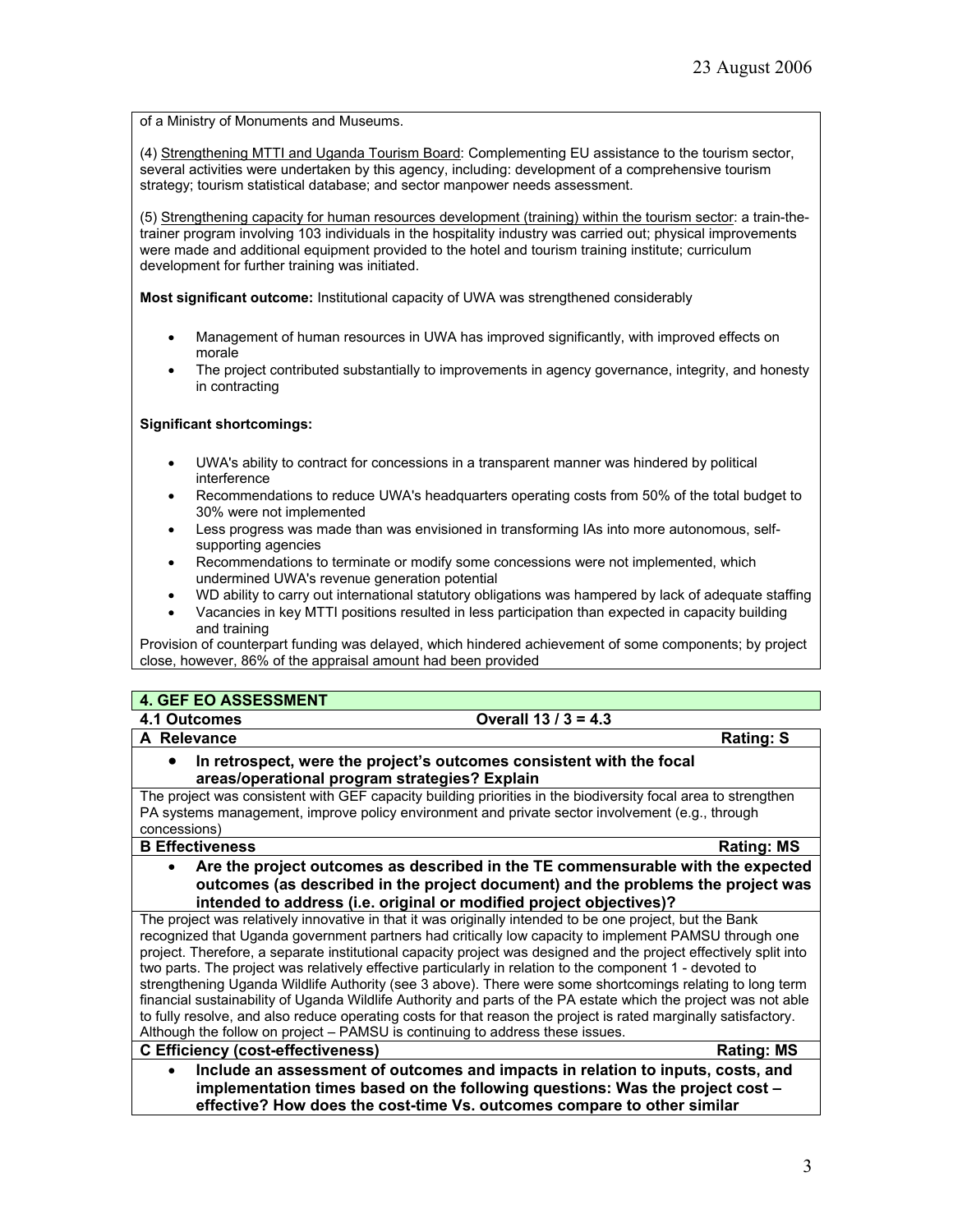#### **projects? Was the project implementation delayed due to any bureaucratic, administrative or political problems and did that affect cost-effectiveness?**

The ICR did not calculate ERR / Financial RR. Hence, it is not possible to accurately assess the projects cost-effectiveness. However, the qualitative assessment presented in the ICR indicates that the project was marginally satisfactory in terms cost-effectiveness. The following reasons support this assertion – the project successfully developed financial / budgetary controls and skills within the main government partner -Uganda Wildlife Authority. For example, staff received training in management accounting, now all PAs have annual operating plans and budgeting procedures in place. This was a considerable achievement given that the Authority had no accounting or auditing system in place at the beginning of the project.

But an overall business plan was not developed, although a strategic plan was completed and is being used to guide decision-making. Some issues such as reducing Uganda Wildlife Authority overhead costs at HQ and Board of Trustees excessive sitting fees were not adequately addressed during the project lifetime and there was some political interference.

#### **Impacts**

• **Has the project achieved impacts or is it likely that outcomes will lead to the expected impacts?** It is too early to adequately assess impacts in terms of GEBs. However, the project did achieve its outcomes of building capacity of the wildlife conservation sector in Uganda and this is likely to be further augmented by the follow on project.

**4.2 Likelihood of sustainability.** Using the following sustainability criteria, include an assessment of **risks** to sustainability of project outcomes and impacts based on the information presented in the TE.

| <b>TISKS</b> to sustainability of project outcomes and impacts based on the imormation presented in the TE.                                                                                                                                                                                                                                                                                                                                                                                                                                                                                                                                                                                                                                     |
|-------------------------------------------------------------------------------------------------------------------------------------------------------------------------------------------------------------------------------------------------------------------------------------------------------------------------------------------------------------------------------------------------------------------------------------------------------------------------------------------------------------------------------------------------------------------------------------------------------------------------------------------------------------------------------------------------------------------------------------------------|
| A Financial resources<br><b>Rating: ML</b>                                                                                                                                                                                                                                                                                                                                                                                                                                                                                                                                                                                                                                                                                                      |
| As already indicated above the main project partner Uganda Wildlife Authority now has procedures and<br>controls in place to manage its financial affairs in much more sustainable manner. For example, revenue<br>collection from tourism is much more efficient (although still low in absolute terms). Critically, the Wildlife<br>Authority has been able to build up a budget cushion from revenues of Ugsh 1 billion – equal to about $3 - 6$<br>months of operations as a buffer against any unexpected events.<br>But there is still a significant mis-match between costs of maintaining the PA estates and revenues from<br>concessions and tourism (with the Uganda Tourist Board), which the follow on project - PAMSU will have to |
| address. In the longer term if Uganda is able to attract more tourists, coupled with further improvements in<br>cost-effectiveness then financial sustainability will improve. But this remains to be seen.                                                                                                                                                                                                                                                                                                                                                                                                                                                                                                                                     |
| <b>Rating: ML</b><br>Socio political<br>в                                                                                                                                                                                                                                                                                                                                                                                                                                                                                                                                                                                                                                                                                                       |
| The project improved community involvement in PA management and decision-making through planning<br>processes, annual operations plans and management plans. Decentralization of management from Uganda<br>Wildlife Authority HQ to field level has also improved management flexibility to respond to community and<br>local political issues. However, problems such as crop-raiding animals remain in many areas.                                                                                                                                                                                                                                                                                                                            |
| <b>Rating: ML</b><br>Institutional framework and governance<br>C.                                                                                                                                                                                                                                                                                                                                                                                                                                                                                                                                                                                                                                                                               |
| Significant progress was made in developing the institutional and governance framework of Uganda Wildlife<br>Authority, National Museums, Uganda Tourist Board and the Ministry from a very low baseline situation.<br>Included significantly improving Wildlife Authority HQ and field level management, monitoring and planning<br>skills base, developing capacity of Uganda Tourist Board including planning strategies to augment tourist<br>visitation.                                                                                                                                                                                                                                                                                   |
| <b>Rating: ML</b><br>D<br>Environmental                                                                                                                                                                                                                                                                                                                                                                                                                                                                                                                                                                                                                                                                                                         |
| The capacity building activities have improved management of the PA estate and reduced poaching<br>(particularly by staff). An overall PA systems plan was developed and passed. The project (in coordination<br>with GTZ) developed a monitoring system for the PAs which has been implemented with some success to<br>measure the ecological and managerial aspects of conservation management. But poaching, political                                                                                                                                                                                                                                                                                                                       |

Provide only ratings for the sustainability of outcomes based on the information in the TE: **12 / 4 = 3**

interference and encroachment remain threats around some PAs.

| I A | <b>Financial resources</b>                        | <b>Rating: ML</b> |
|-----|---------------------------------------------------|-------------------|
| в   | Socio political                                   | <b>Rating: ML</b> |
|     | Institutional framework and governance Rating: ML |                   |
|     | <b>Environmental</b>                              | <b>Rating: ML</b> |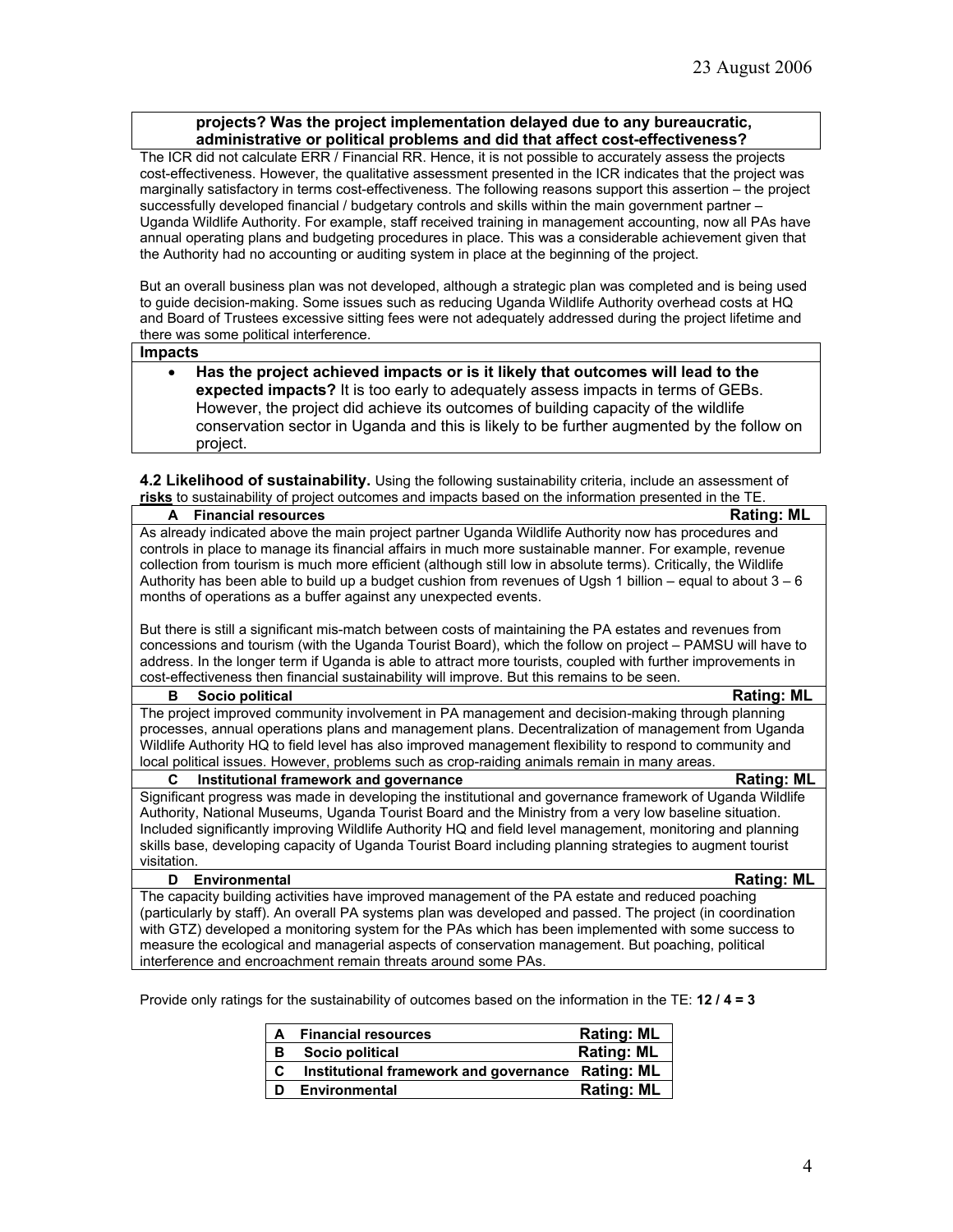### **4.3 Catalytic role**

**1. Production of a public good** - Not applicable

**2. Demonstration -** Not applicable

**3. Replication** – Not applicable

**4. Scaling up** – the project has attempted to link into the GOU policy on progressive decentralization of government services (type of scaling-up of service provision) also supported by the donor community. However, the project has contributed to these efforts in the wildlife conservation sector, but it alone is not responsible for the approach.

## **4.4 Assessment of the project's monitoring and evaluation system based on the information in the TE 15 / 3 = 5**

**A. In retrospection, was the M&E plan at entry practicable and sufficient? (Sufficient and practical indicators were identified, timely baseline, targets were created, effective use of data collection, analysis systems including studies and reports, and practical organization and logistics in terms of what, who, when for the M&E activities) Rating: S (5)**

The ICR makes no specific mention of the project M&E systems. However, Annex 1 "key performance indicators" – does seem to show that the project had a well developed set of outcome and output indicators against which progress was measured. The project did provide some support to improve the Uganda Wildlife Authority monitoring systems – such as MIST (developed by GTZ) – this has provided enough information to show that wildlife numbers have improved in some PAs.

**B. Did the project M&E system operate throughout the project? How was M&E information used during the project? Did it allow for tracking of progress towards projects objectives? Did the project provide proper training for parties responsible for M&E activities to ensure data will continue to be collected and used after project closure? Rating: S (5)**

The M&E system seems to have operated throughout the project. Progress was tracked in a satisfactory manner (based on information in Annex 1)

**C. Was M&E sufficiently budgeted and was it properly funded during implementation? Rating: S (5)**

Project coordination and implementation had a budget of US\$1.24M but actual was US\$1.74M. This included M&E. The monitoring detail in Annex 1 indicates that capacity was sufficient.

**Can the project M&E system be considered a good practice?** The information in Annex 1 does indicate that the M&E system functioned fairly well, however it is difficult to term this good practice when there is nothing to compare it against.

#### **4.5 Lessons**

Project lessons as described in the TE

**What lessons mentioned in the TE that can be considered a good practice or approaches to avoid and could have application for other GEF projects?**

Phased approach to institutional capacity building: An explicit separation between institutional capacity building and substantial field investments provides opportunities to reduce risks in the follow-on investments. First, it permits the policy framework to be placed on a sound footing; and second it permits the identification and correction of existing institutional weaknesses.

Decentralized decision-making: Decentralized institutional support is critical when protecting a vulnerable resource base. The decentralization of decision-making from UWA HQ to the field, empowered the previously disenfranchised field-based staff and allowed some autonomy.

Adaptive management as a risk mitigation strategy: Uganda Wildlife Authority demonstrated through 'trial by fire when faced with dysfunctional boards, insolvency, kidnapping and murder of international tourists, that a professional approach to problem-solving and risk mitigation will overcome many of these challenges.

Donor coordination: The focus of other donors, primarily the EU on tourist development and marketing